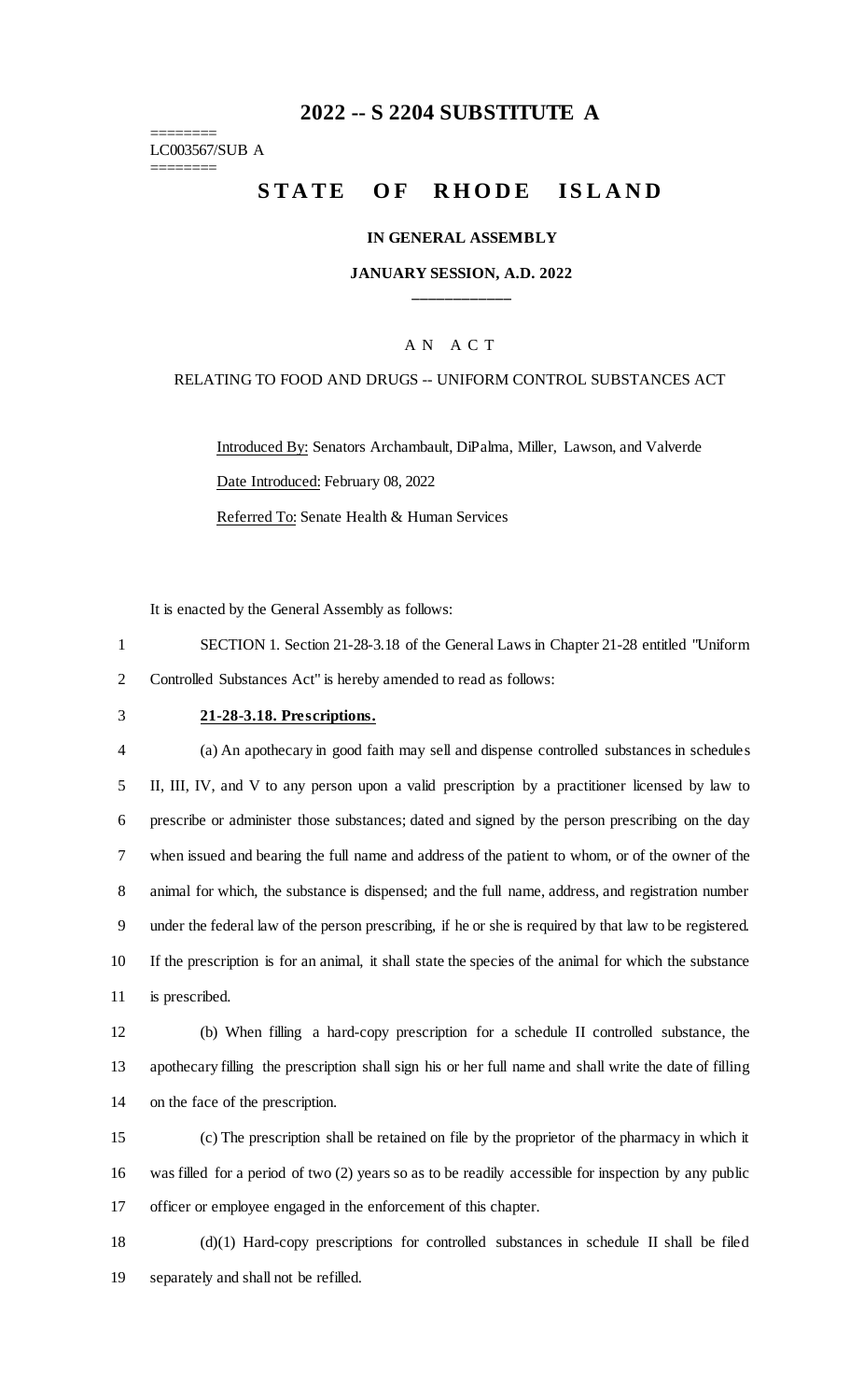(2) The director of health shall, after appropriate notice and hearing pursuant to § 42-35-3, promulgate rules and regulations for the purpose of adopting a system for electronic data transmission of prescriptions for controlled substances in schedules II, III, IV, and V. Opioid antagonists, including, but not limited to, naloxone, as may be further determined by rules and regulations, shall be transmitted with controlled substances in schedules II, III, IV, and V. Provided, information collected regarding dispensing of opioid antagonists shall be for statistical, research, or educational purposes only. The department's rules and regulations shall require the removal of patient, recipient, or prescriber information that could be used to identify individual patients or recipients of opioid antagonists.

 (3) A practitioner shall sign and transmit electronic prescriptions for controlled substances in schedules II, III, IV, and V to a pharmacy in accordance with rules and regulations as shall be promulgated by the department and which shall require electronic transmission no sooner than 13 January 1, 2020, and a pharmacy may dispense an electronically transmitted prescription for these controlled substances in accordance with the code of federal regulations, 21 C.F.R., pt. 1300, et seq.

 (e) Subject to the rules and regulations promulgated by the department pursuant to subsection (d)(3) of this section, a prescription for a schedule II narcotic substance to be compounded for the direct administration to a patient by parenteral, intravenous, intramuscular, subcutaneous, or intraspinal infusion may be transmitted by the practitioner, or practitioner's agent, to the pharmacy by facsimile. The facsimile will serve as the original prescription.

 (f) Subject to the rules and regulations promulgated by the department pursuant to 22 subsection  $(d)(3)$  of this section, a prescription for a schedule II substance for a resident of a long- term-care facility may be transmitted by the practitioner, or the practitioner's agent, to the dispensing pharmacy by facsimile. The facsimile serves as the original prescription.

 (g) Subject to the rules and regulations promulgated by the department pursuant to subsection (d)(3) of this section, a prescription for a schedule II narcotic substance for a patient residing in a hospice certified by Medicare under title XVIII of the Social Security Act, 42 U.S.C. § 1395 et seq., or licensed by the state, may be transmitted by the practitioner, or practitioner's agent, to the dispensing pharmacy by facsimile. The practitioner, or the practitioner's agent, will note on the prescription that the patient is a hospice patient. The facsimile serves as the original, written prescription.

 (h) An apothecary, in lieu of a written prescription, may sell and dispense controlled substances in schedules III, IV, and V to any person upon an oral prescription of a practitioner. In issuing an oral prescription, the prescriber shall furnish the apothecary with the same information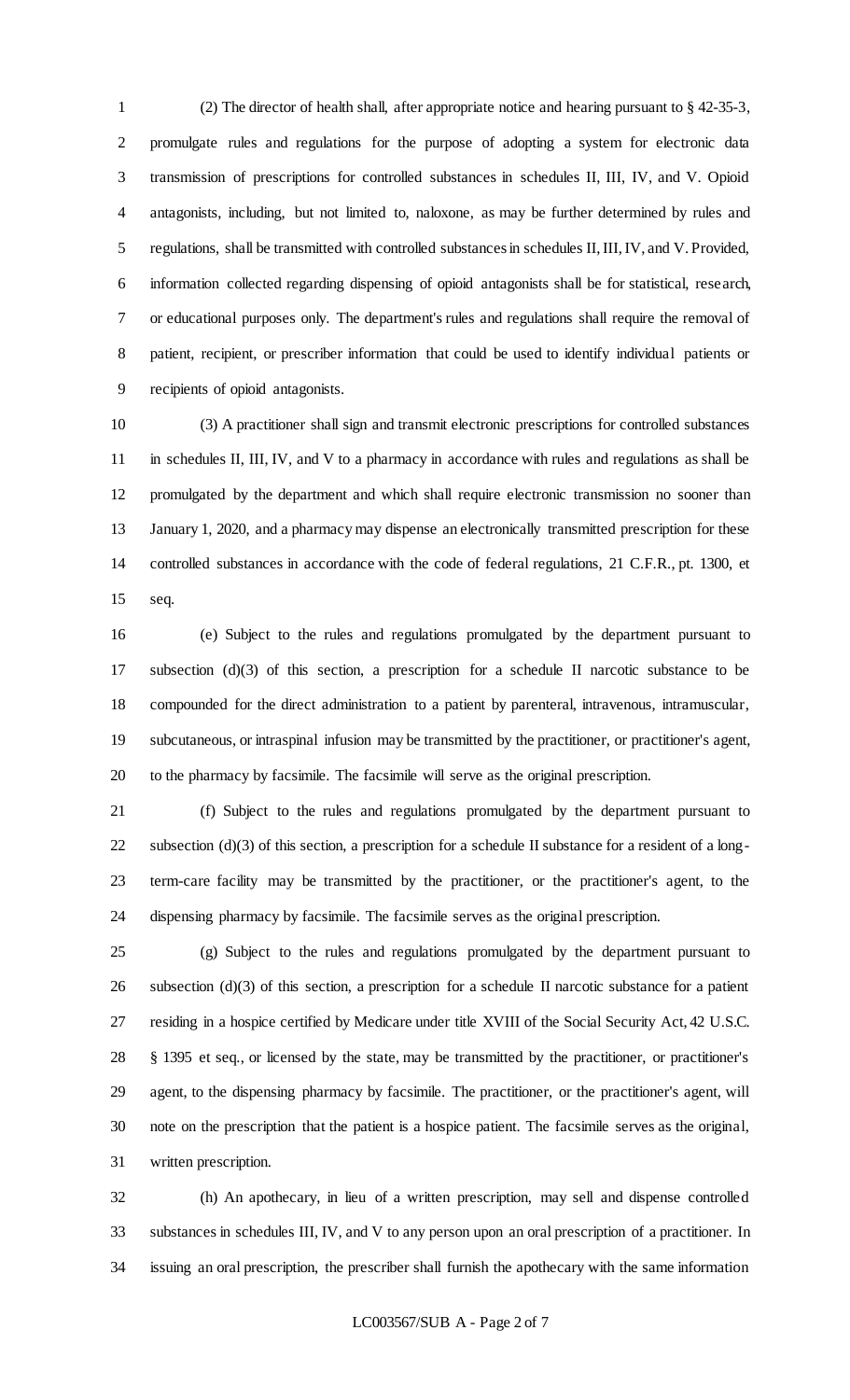as is required by subsection (a) of this section and the apothecary who fills the prescription shall immediately reduce the oral prescription to writing and shall inscribe the information on the written record of the prescription made. This record shall be filed and preserved by the proprietor of the pharmacy in which it is filled in accordance with the provisions of subsection (c) of this section. In no case may a prescription for a controlled substance listed in schedules III, IV, or V be filled or refilled more than six (6) months after the date on which the prescription was issued and no prescription shall be authorized to be refilled more than five (5) times. Each refilling shall be entered on the face or back of the prescription and note the date and amount of controlled substance dispensed and the initials or identity of the dispensing apothecary.

 (i) In the case of an emergency situation as defined in federal law, an apothecary may dispense a controlled substance listed in schedule II upon receiving an oral authorization of a prescribing practitioner provided that:

 (1) The quantity prescribed and dispensed is limited to the amount adequate to treat the patient during the emergency period and dispensing beyond the emergency period must be pursuant to a written prescription signed by the prescribing practitioner.

 (2) The prescription shall be immediately reduced to writing and shall contain all the information required in subsection (a).

 (3) The prescription must be dispensed in good faith in the normal course of professional practice.

 (4) Within seven (7) days after authorizing an emergency oral prescription, the prescribing practitioner shall cause a prescription for the emergency quantity prescribed to be delivered to the dispensing apothecary. The prescription shall have written on its face "authorization for emergency dispensing" and the date of the oral order. The prescription, upon receipt by the apothecary, shall be attached to the oral emergency prescription that had earlier been reduced to writing.

 (i)(1) The partial filling of a prescription for a controlled substance listed in schedule II is permissible, if the apothecary is unable to supply the full quantity called for in a prescription or emergency oral prescription and he or she makes a notation of the quantity supplied on the face of the prescription or oral emergency prescription that has been reduced to writing. The remaining portion of the prescription may be filled within seventy-two (72) hours of the first partial filling, however, if the remaining portion is not, or cannot be, filled within seventy-two (72) hours, the apothecary shall notify the prescribing practitioner. No further quantity may be supplied beyond seventy-two (72) hours without a new prescription.

 (2)(i) A prescription for a schedule II controlled substance written for a patient in a long-term-care facility (LTCF), or for a patient with a medical diagnosis documenting a terminal illness,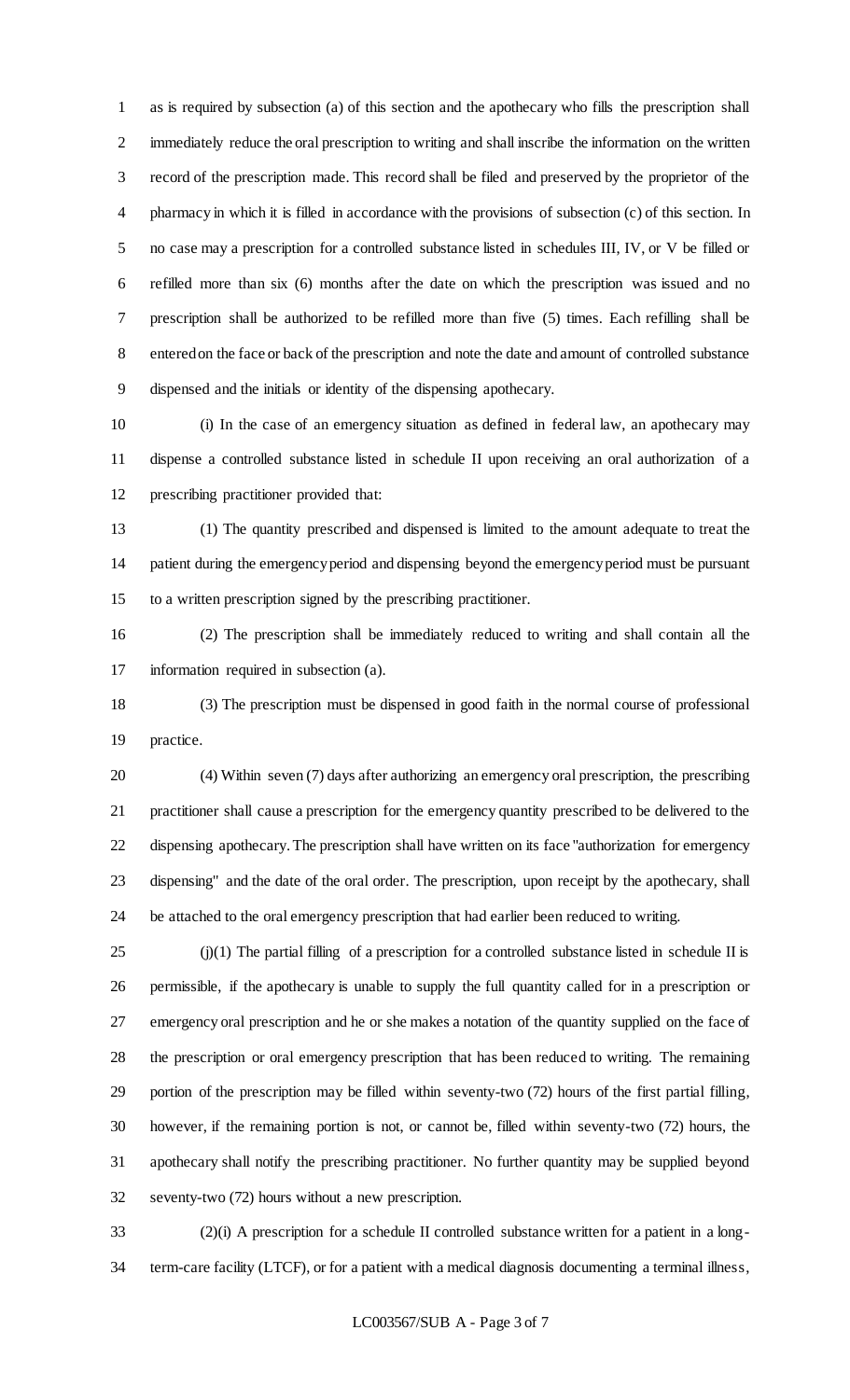may be filled in partial quantities to include individual dosage units. If there is a question whether a patient may be classified as having a terminal illness, the pharmacist must contact the practitioner prior to partially filling the prescription. Both the pharmacist and the prescribing practitioner have a corresponding responsibility to assure that the controlled substance is for a terminally ill patient. (ii) The pharmacist must record on the prescription whether the patient is "terminally ill"

 or an "LTCF patient." A prescription that is partially filled, and does not contain the notation "terminally ill" or "LTCF patient," shall be deemed to have been filled in violation of this chapter. (iii) For each partial filling, the dispensing pharmacist shall record on the back of the prescription (or on another appropriate record, uniformly maintained, and readily retrievable), the:

10 (A) Date of the partial filling;

(B) Quantity dispensed;

(C) Remaining quantity authorized to be dispensed; and

(D) Identification of the dispensing pharmacist.

 (iv) The total quantity of schedule II controlled substances dispensed in all partial fillings must not exceed the total quantity prescribed.

 (v) Schedule II prescriptions for patients in a LTCF, or patients with a medical diagnosis documenting a terminal illness, are valid for a period not to exceed sixty (60) days from the issue date, unless sooner terminated by the discontinuance of medication.

 (k) Automated data-processing systems. As an alternative to the prescription record- keeping provision of subsection (h) of this section, an automated data-processing system may be employed for the record-keeping system if the following conditions have been met:

 (1) The system shall have the capability of producing sight-readable documents of all original and refilled prescription information. The term "sight readable" means that an authorized agent shall be able to examine the record and read the information. During the course of an on-site inspection, the record may be read from the CRT, microfiche, microfilm, printout, or other method acceptable to the director. In the case of administrative proceedings, records must be provided in a paper printout form.

 (2) The information shall include, but not be limited to, the prescription requirements and records of dispensing as indicated in subsection (h) of this section.

 (3) The individual pharmacist responsible for completeness and accuracy of the entries to the system must provide documentation of the fact that prescription information entered into the computer is correct. In documenting this information, the pharmacy shall have the option to either: (i) Maintain a bound logbook, or separate file, in which each individual pharmacist involved in the dispensing shall sign a statement each day attesting to the fact that the prescription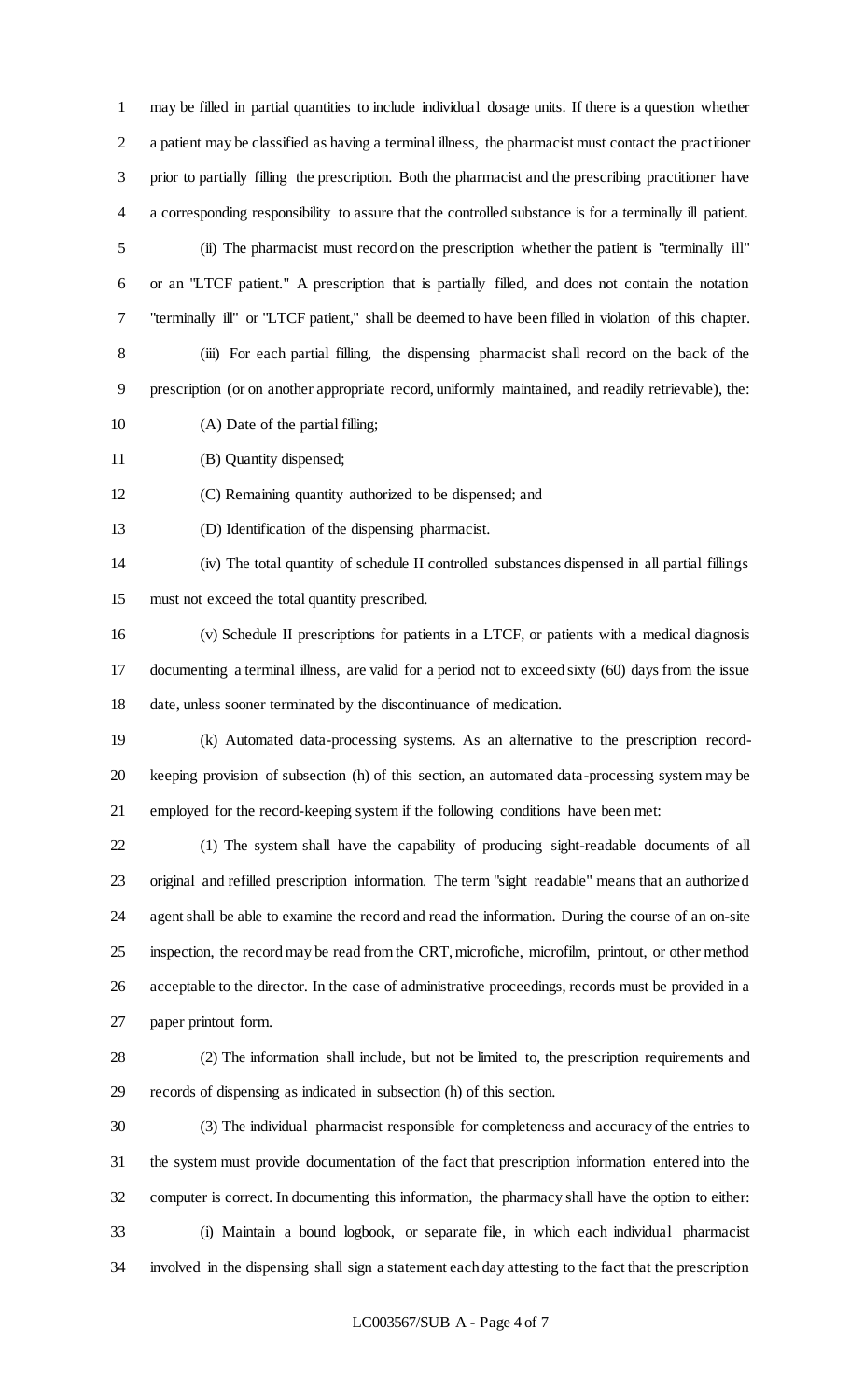information entered into the computer that day has been reviewed and is correct as shown. The book or file must be maintained at the pharmacy employing that system for a period of at least two (2) years after the date of last dispensing; or

 (ii) Provide a printout of each day's prescription information. That printout shall be verified, dated, and signed by the individual pharmacist verifying that the information indicated is correct. The printout must be maintained at least two (2) years from the date of last dispensing.

 (4) An auxiliary, record-keeping system shall be established for the documentation of refills if the automated data-processing system is inoperative for any reason. The auxiliary system shall ensure that all refills are authorized by the original prescription and that the maximum number of refills is not exceeded. When this automated data-processing system is restored to operation, the information regarding prescriptions filled and refilled during the inoperative period shall be entered into the automated data-processing system within ninety-six (96) hours.

 (5) Any pharmacy using an automated data-processing system must comply with all applicable state and federal laws and regulations.

 (6) A pharmacy shall make arrangements with the supplier of data-processing services or materials to ensure that the pharmacy continues to have adequate and complete prescription and dispensing records if the relationship with the supplier terminates for any reason. A pharmacy shall ensure continuity in the maintenance of records.

 (7) The automated data-processing system shall contain adequate safeguards for security of the records to maintain the confidentiality and accuracy of the prescription information. Safeguards against unauthorized changes in data after the information has been entered and verified by the registered pharmacist shall be provided by the system.

 (l) Prescriptions for controlled substances as found in schedule II will become void unless dispensed within ninety (90) days of the original date of the prescription and in no event shall more than a thirty-day (30) supply be dispensed at any one time.

 (1) In prescribing controlled substances in schedule II, practitioners may write up to three (3) separate prescriptions, each for up to a one-month supply, each signed and dated on the date written. For those prescriptions for the second and/or third month, the practitioner must write the earliest date each of those subsequent prescriptions may be filled, with directions to the pharmacist to fill no earlier than the date specified on the face of the prescription.

 (m) The prescriptions in schedules III, IV, and V will become void unless dispensed within one hundred eighty (180) days of the original date of the prescription. For purposes of this section, a "dosage unit" shall be defined as a single capsule, tablet, or suppository, or not more than one five (5) ml. of an oral liquid.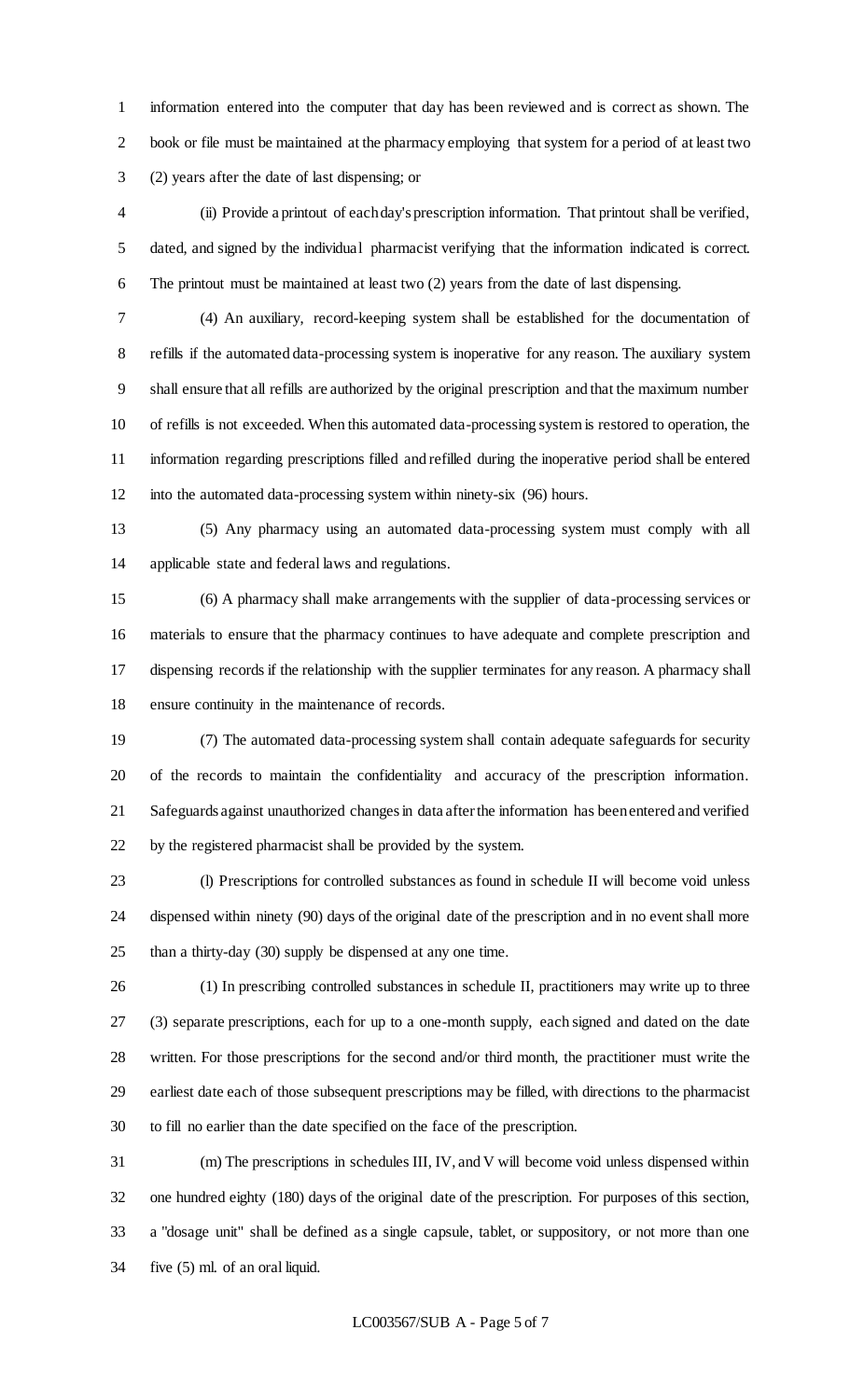(1) Prescriptions in schedule III cannot be written for more than one hundred (100) dosage units and not more than one hundred (100) dosage units may be dispensed at one time. Provided, however, manufacturer prepackaged steroids and hormones in schedule III shall be exempt from this subsection.

 (2) Prescriptions in schedules IV and V may be written for up to a ninety-day (90) supply based on directions. No more than three hundred and sixty (360) dosage units may be dispensed at one time.

 (n) A pharmacy shall transmit prescription information to the prescription-monitor ing database at the department of health within one business day following the dispensing of an opioid prescription.

 (o) The pharmacist shall inform patients verbally or in writing about the proper disposal of expired, unused, or unwanted medications, including the location of local disposal sites as listed on the department of health website.

 (p) The pharmacist shall inform patients verbally or in writing in the proper use of any devices necessary for the administration of controlled substances.

 (q)(1) A healthcare professional authorized to issue prescriptions shall, prior to issuing  $\frac{d}{dt}$ 17 initial a prescription for an opioid drug, specifically discuss with the patient who is eighteen (18) years of age or older, or the patient's parent or guardian if the patient is under eighteen (18) years of age, the risks of developing a dependence or addiction to the prescription opioid drug and potential of overdose or death; the adverse risks of concurrent use of alcohol or other psychoactive medications and the patient's or the minor patient's parent or guardian's responsibility to safeguard all medications; and, if the prescriber deems it appropriate, discuss such alternative treatments as may be available. For patients in recovery from substance dependence, education shall be focused on relapse risk factors. This discussion shall be noted in the patient's record.

 (2) The director of the department of health shall develop and make available to prescribers guidelines for the discussion required pursuant to this subsection.

 (3) The discussion required under this subsection shall not be required prior to issuing a prescription to any patient who is currently receiving hospice care from a licensed hospice.

SECTION 2. This act shall take effect upon passage.

======== LC003567/SUB A ========